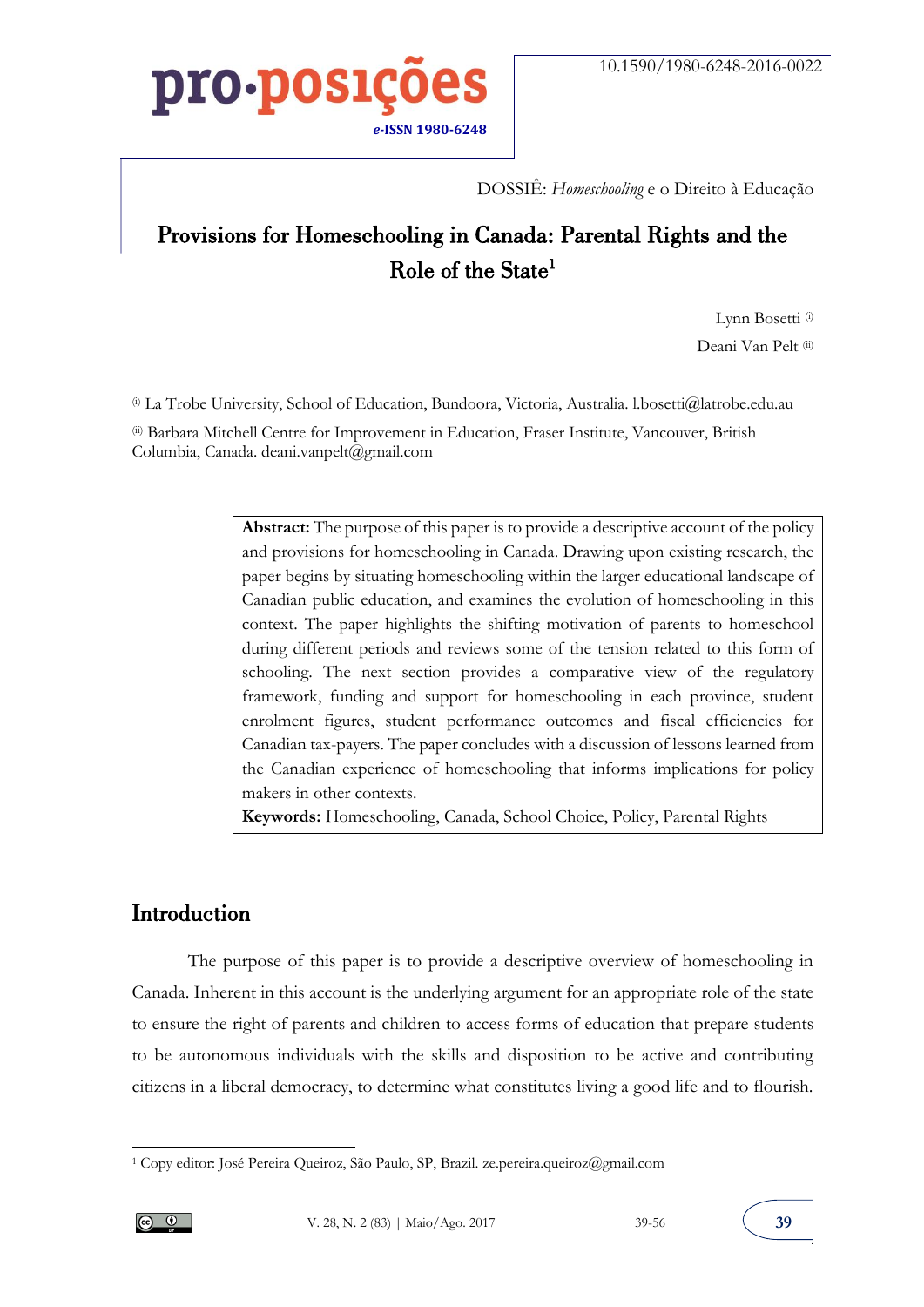This is achieved largely through regulatory measures focused on reviewing the program of study offered to students and monitoring of their progress to meet conditions to qualify for government funding. The decision to homeschool children involves a significant family commitment of time and resources and constitutes an approach to child rearing embedded in family life. In this paper, we focus largely on the structural aspects of provisions for homeschooling from the perspective of the state. Our aim is to articulate this framework for homeschooling in Canada as a lens for policy makers to determine aspects that might be applicable in international contexts. Policy borrowing is challenging because the socio-political context of each nation provides particular motivations for a policy and determines how this policy can be interpreted and applied in local contexts.

Drawing upon existing research we begin by locating our discussion of homeschooling within the Canadian context of publicly funded education and examine the evolution of homeschooling within this context.<sup>2</sup> In the next section we examine the shifting motivations for parents to homeschool their children, the expansion in homeschool registration, as well as variation in regulation and funding among provinces that support this as a viable choice for families. We argue that once ideologically driven, today more parents are choosing to homeschool because it is practical, convenient and a mechanism to address the individual learning needs and interests of their children. We discuss some of the inherent tensions in the homeschooling debate that merit consideration. We conclude with a discussion of insights we have gained from the Canadian experience with homeschooling and how this might inform policy makers in international contexts.

#### Landscape of Public Education in Canada

Canada is a geographically vast nation with two-thirds of its population concentrated in 33 metropolitan centers, and the remainder dispersed over rural and remote communities (Statistics Canada, 2015). It is a culturally diverse nation with a public education system designed

<sup>2</sup> This paper is an extension of the book chapter by Van Pelt & Bosetti (in press). *What the US can learn from Canada's experience with home schooling*.



 $\overline{a}$ 

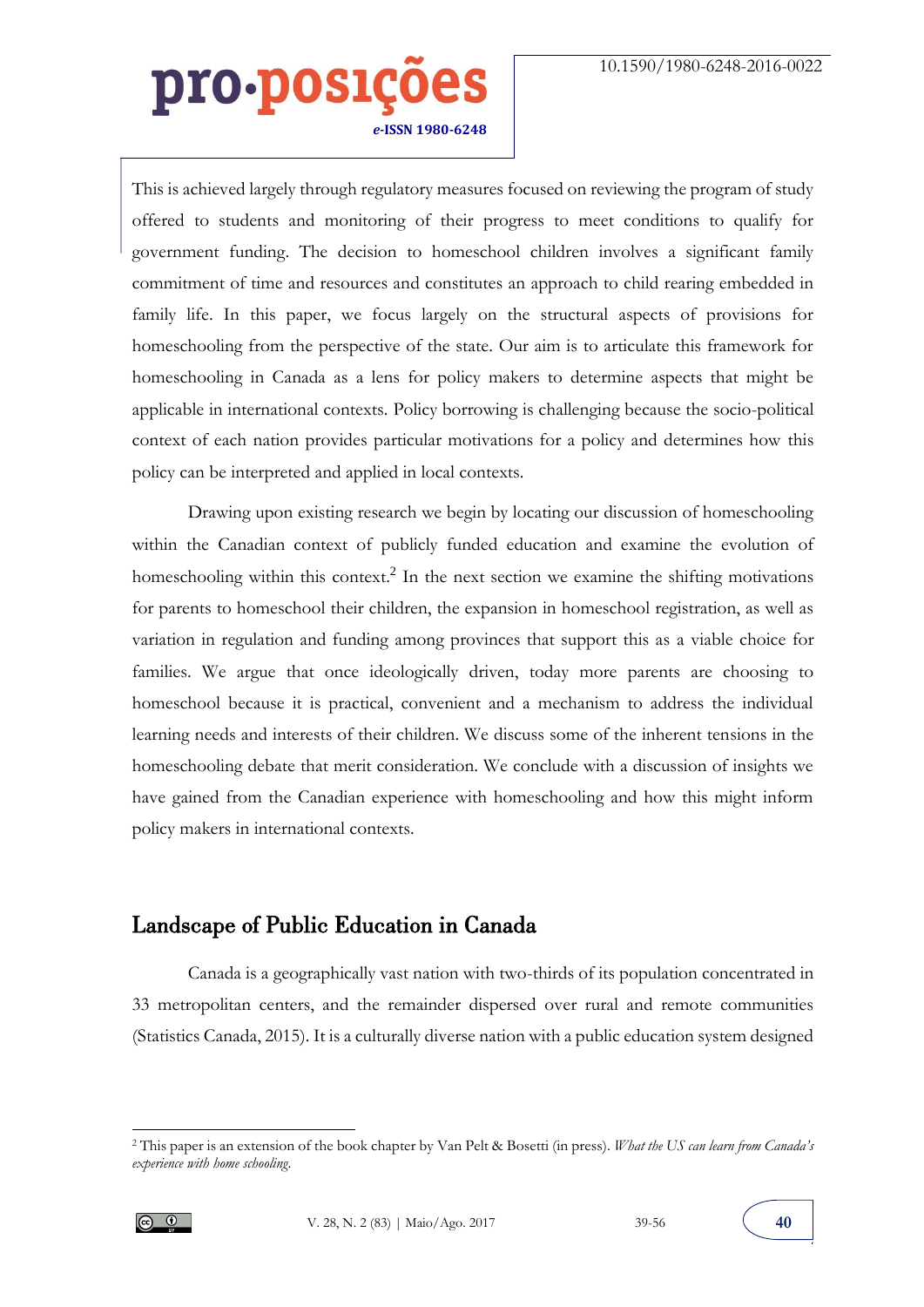to respond to the particular political, economic and socio-cultural contexts of each province and the territories.

There is no national ministry of education, though there is binding federal legislation such as the Charter of Rights and Freedoms (1982), and the Official Languages Act (1969) that affect provisions for public education. The Constitution Act (1867) assigns authority for the funding and regulation of education to provincial ministries of education that is deployed through local school districts governed by a superintendent and a locally elected school board. Provincial departments of education determine education policy in accordance with provincial laws while the Minister of Education is responsible for setting policy related to educational affairs. Local school boards decide on instructional policies, hire teachers and oversee the dayto-day running of schools. All provinces have compulsory schooling legislation that generally requires children to attend schools, usually between the age of 6 and 16, with full day kindergarten for four- and five-year-olds available in most provinces. Some provinces have recently increased the school leaving age to 18. The motivation for updating these compulsory attendance laws relates to the assumption that "children wishing to leave school early are better off from staying on, or that society benefits collectively from raising a country's overall education attainment because doing so promotes good citizenship and economic development" (Oreopoulos, 2005, p. 5).

Canada has a long legacy of publicly funded school choice within the education system. In its historic commitment to accommodating national minorities (Aboriginal and Francophone peoples), religious minorities (i.e., Roman Catholics), and immigrant minorities through heritage language programs and culturally responsive alternative programs, Canada provides a range of school choice options within the public education system. Five provinces provide between 30 to 60 percent funding for independent/private schools, three provinces fully fund separate Catholic schools, and the province of Alberta has fully funded public charter schools. Public French immersion programs and Francophone public schools are available in all provinces.

#### Evolution of Homeschooling in Canada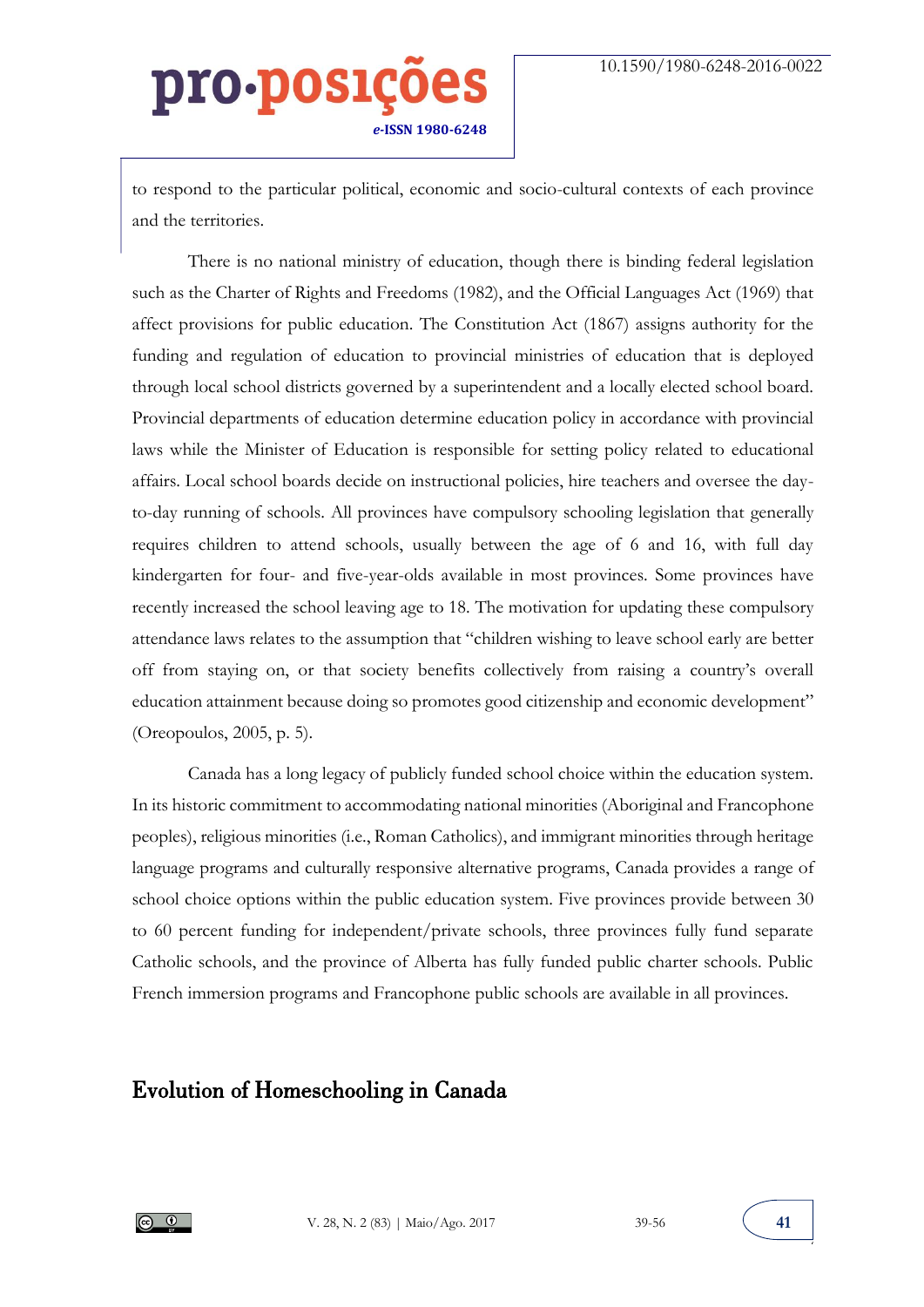Homeschooling has always been an option for parents in Canada. While variously referred to as un-schooling, de-schooling and elective learning, the essential feature of homeschooling is "that parents take the final responsibility for the selection, management, provision and supervision of their child's education program, and that education occurs largely outside of an institutional setting" (Van Pelt, 2015, p. 3). Students registered as homeschooling are in kindergarten to grade 12, and between the age of 5 and 17.

Prior to confederation in 1867, public schooling was largely only available to the children of government officials or the military. Parents provided for their children's education usually through homeschooling, making schooling provisions with several other families, or sending them to church-run schools. As public schools became more accessible, they began to replace homeschooling. During the 1960s and 70s there was a resurgence in homeschooling with parents wanting more control over the education of their children. This ideological and polarized movement was largely led by two different groups: Christian fundamentalists representing the "conservative Christian right", and counterculture, experimental John Holt– inspired "unschoolers" representing the "liberal left" (Murphy, 2012). Religious fundamentalists generally homeschool their children following a curriculum infused with religious values, focusing on the basics, and promoting the authority of the family. Drawing upon church-based organizations, Christian homeschoolers have access to highly developed networks of families, support groups, and educational materials (Davies & Aurini, 2003, p. 64). "Unschooling" is a movement inspired by American educator John Holt, who in the 1960s encouraged parents to teach their own children in natural (home) settings, letting the natural curiosity of the child, rather than a prescribed curriculum, direct learning (Rothstein, 1999). Many families who adopted an unschooling approach to educating their children embraced a more free-spirited and independent alternative lifestyle that "rejected structured materialism and career orientations of the mainstream" (Davies & Aurini, 2003, p. 64).

More recently, networks of "like-minded" homeschooling families representing a variety of pedagogical orientations have emerged, ranging from more traditional informal support groups that meet in homes or in the community in order to exchange information and provide mutual support, to what Kunzman and Gaither (2013) referred to as "mom schools" where a parent offers instructional expertise to children of other families. Homeschooling Co-ops are an extension of these more formal networks where families rent space for their children to take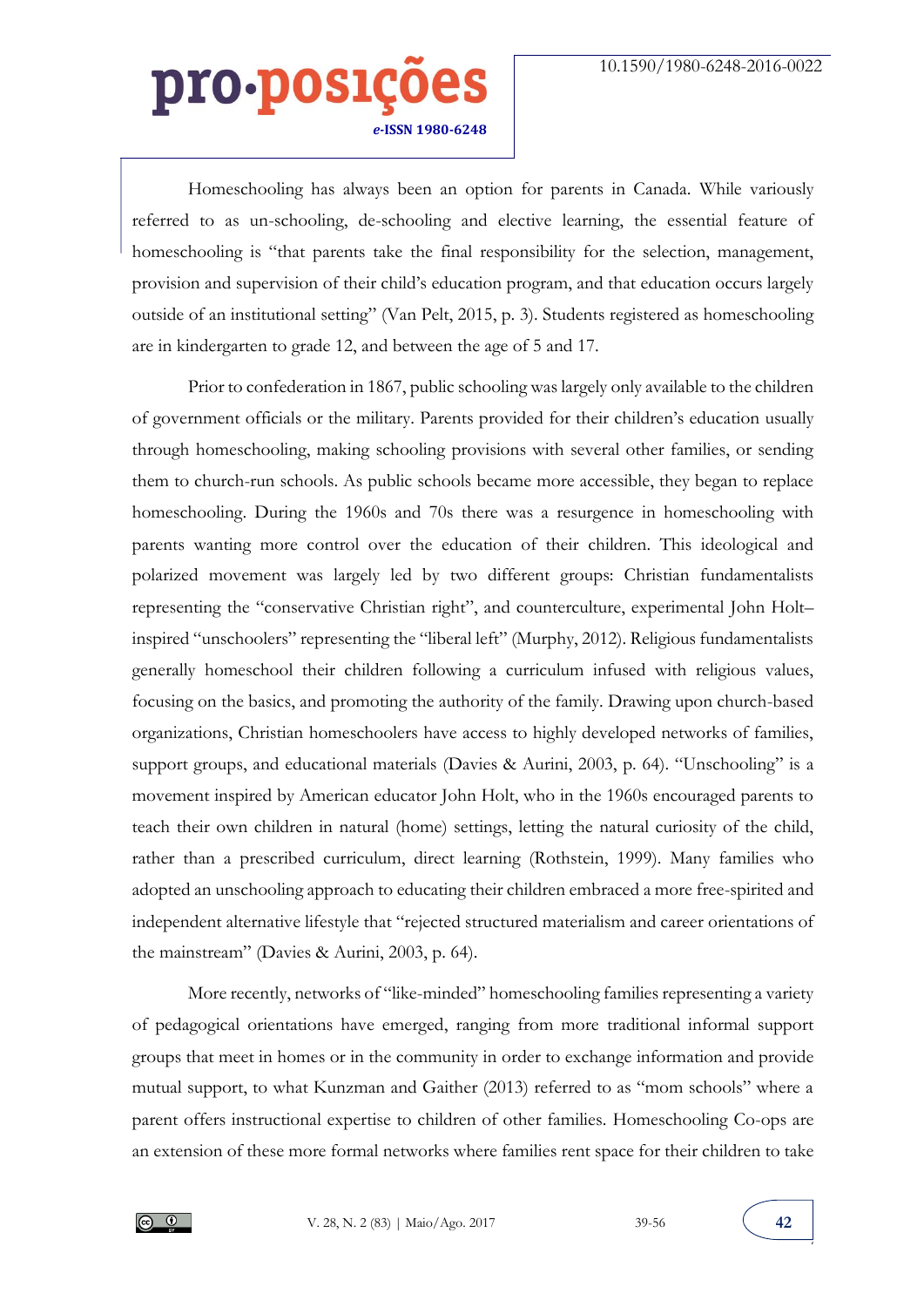classes in groups taught by parents and sometimes experts they hire (Anthony, 2015; Kunzman & Gaither, 2013).

There have always been those families who homeschooled out of necessity due to limited access to schooling because of their geographic remoteness or their having a child with a physical or mental disability. Some parents choose to homeschool their children because of dissatisfaction with the public education system in terms of a perceived lack of focus on academic performance and discipline, and concern regarding a physically and emotionally safe learning environment (Basham, 2001). Van Pelt's (2004) research on homeschooling in Canada indicated the initial motivation for many parents to homeschool was less about avoidance and more about proactively achieving "some combination of moral, social, familial and academic goals (such as teaching within a framework of certain beliefs and values, encouraging family interaction and individualizing curriculum)" (p.3). The expansion in virtual schooling and online education has increased access to curriculum and other educational resources for families, some of whom have adopted a blended approach to home education. Where private schooling is too costly for a family, homeschooling can be the most viable option to impart a particular set of values or a learning context consistent with their child-rearing beliefs and lifestyle. This option, however, is limited to families who have the time and flexibility for one or both parents to be directly involved in the education of their children.

As homeschooling has become less controversial, a broader range of parents is considering this option (Aurini & Davies, 2005; Davies & Aurini, 2003; Gaither, 2009). They choose education based from the home for pragmatic and lifestyle reasons such as having children involved in time-consuming extra-curricular activities, addressing the needs of a child with a health or learning disability, or because the family lives in a remote location or travels extensively. Gaither (2009) found parents increasingly choose homeschooling not "out of frustration with secularism or numbing bureaucracy or inflexible curriculum or age segregation" but simply because it made sense at the time, given their family circumstances (p. 342). In researching homeschooling of gifted children Winstanley (2009) found parents chose this option in response to the situation where schools could not "cope with their unusual children", and not as a statement of their "abandonment of a belief in the efficacy of common schooling" (p. 360).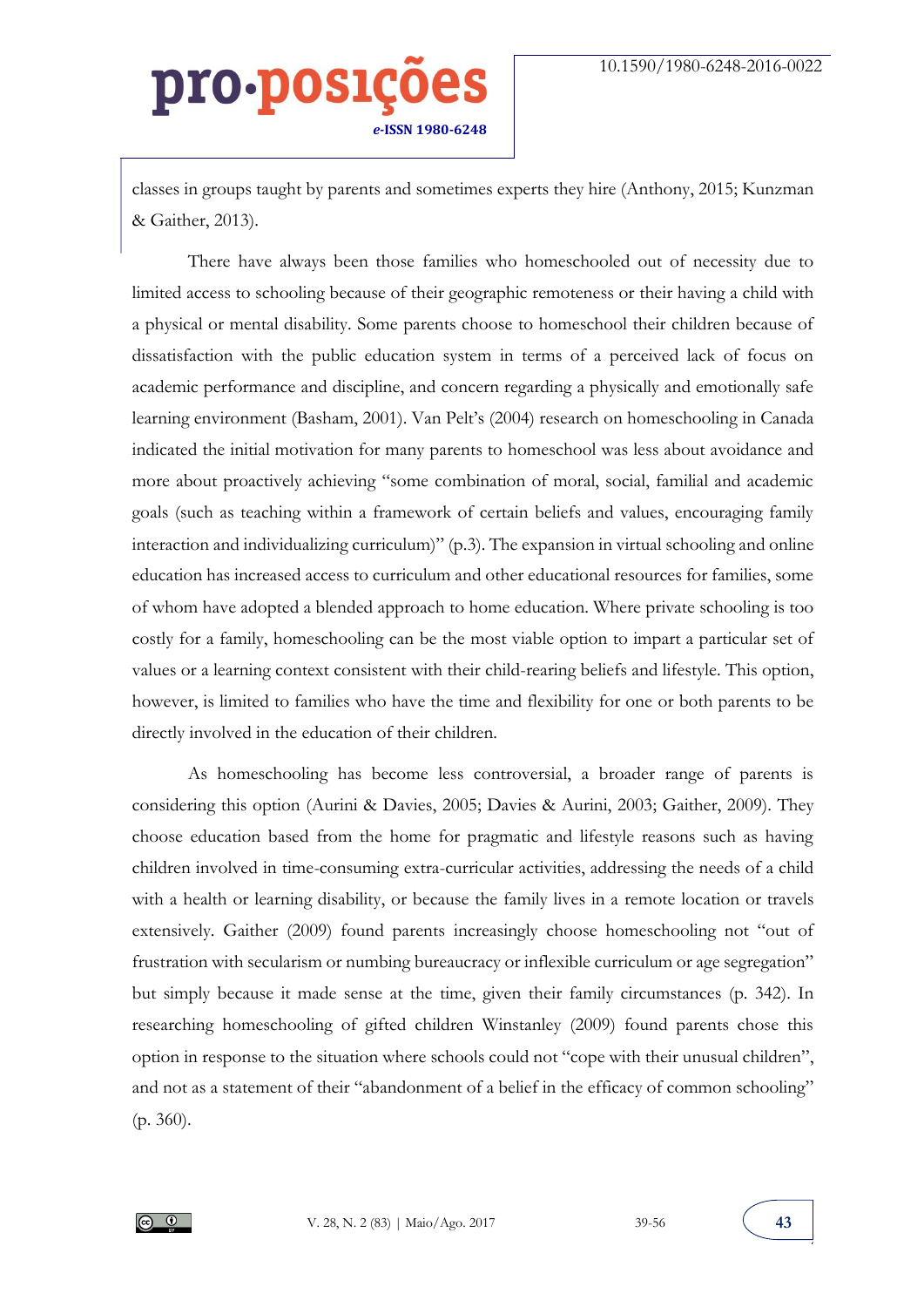Bourdo, Jutras and Brabant (2003) researched parental motivation to homeschool in the francophone province of Quebec. Religious, philosophical or anti-state views were not predominant in the discourse, like other Canadian studies. They identified seven motivation factors that include, (1) a desire to engage in a family project, (2) an objection to the social or pedagogical organization of school, (3) a desire to provide academic enrichment, (4) a preoccupation with a child's socio-affective development, (5) the transmission of religious, moral or spiritual values, (6) a child's negative schooling experience, and (7) a dissatisfaction with the discrepancy between what the school can offer and the child's particular characteristics.

Although the reasons for choosing to homeschool in Canada remain textured, Davies and Aurini (2003) found a shift in Canadian homeschool organizations towards being more in line with other school choice advocates, locating homeschooling debates in the context of choice and parental rights rather than "religion or anti-technocracy" (p. 68). Like other choice advocates, these parents have embraced "a highly individualized conception of learning, one that prizes a customized experience to enhance a child's personality, idiosyncratic talents, cognitive style and sense of self" (p. 69). Thus, the motivation to accommodate a child's uniqueness has created a unity in parental motivation for choosing to homeschool, situating them within the larger school choice movement, and removing the perception of homeschoolers as either religious fundamentalists or Holt-inspired rebels. Even so, while homeschooling has enjoyed increased legitimacy within the school choice movement, Aurini and Davies (2005) revealed that most parents who assert their right to choose do not consciously espouse market ideology, but instead are engaged in a culture of intensive parenting that focuses on cultivating the unique needs of their child, and homeschooling affords opportunity for such personalized learning.

#### Issues in Homeschooling

Homeschooling is perhaps one of the most contentious forms of school choice. When parents express their rights and preferences by removing their children from formal schooling, or avoiding it altogether, to educate them at home, it raises questions regarding the right of parents to control the education of their children, the responsibility of the state to protect the interests of children, and the right of the student to develop independent judgment, self-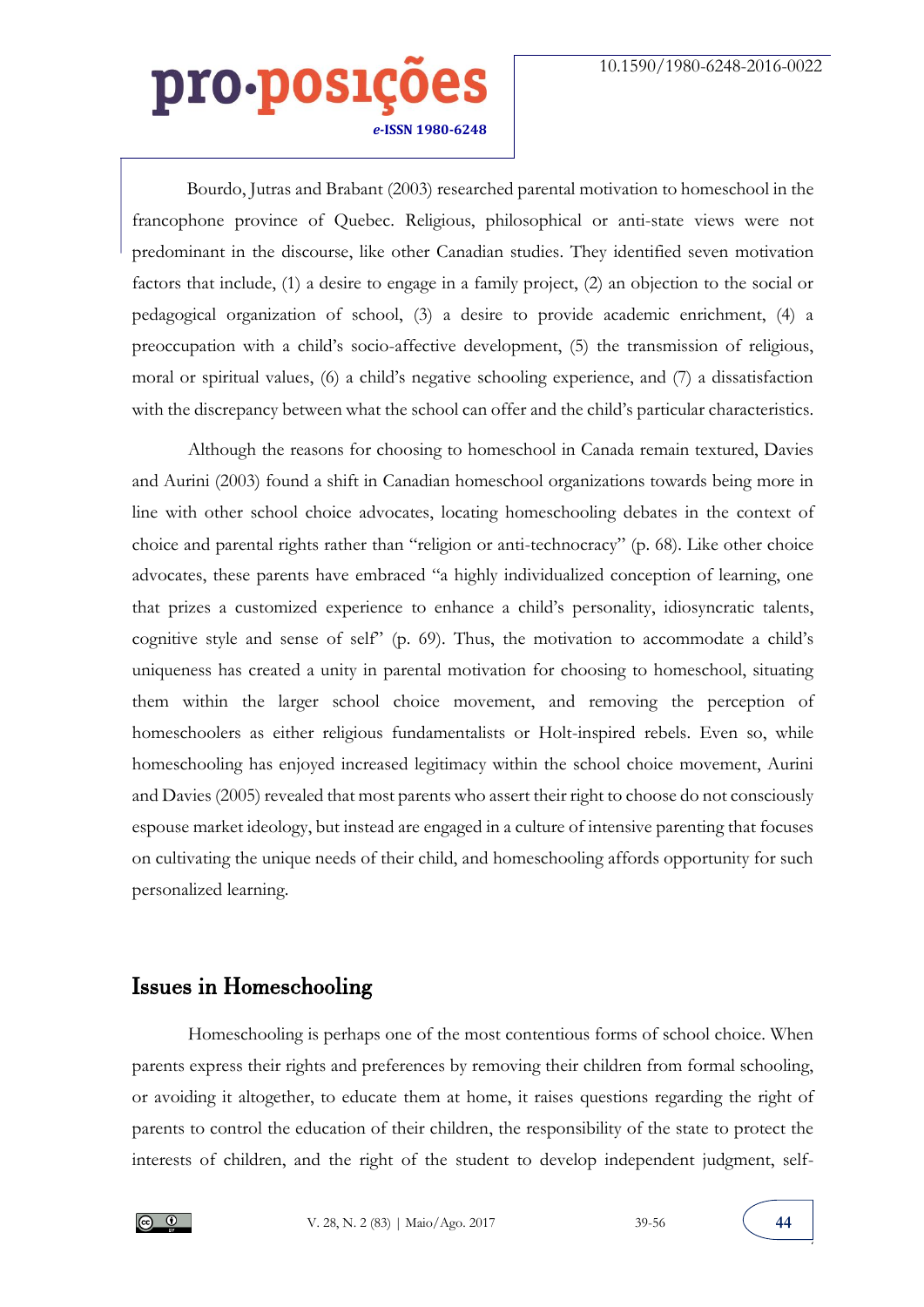determination, and competency for liberal citizenship (Thiessen, 2001). Lagos (2011) highlighted this tension in his analysis of Canadian Canon and Civil law and argued that the intent of parental authority is to be exercised on behalf of the child, rather than over the child. This has implications for the regulation and supervision of homeschooling.

Many supporters of homeschooling maintain that parents are in a better position than the state to judge the educational needs of their children, and furthermore, parents should have primary responsibility for deciding how their children ought to be educated. Some parents are willing to forfeit government funding and support because they would have to submit to forms of intervention and control over home education, such as approval of their curriculum, home inspection and assessment of the progress of their children. There is, however, agreement among Canadian policymakers that some form of restriction and supervision is necessary to ensure that the best interests of children are served (Merry & Karsten, 2010, p. 499). Appropriate limitations "ensure that the most extreme forms of illiberal homeschooling are simply and appropriately taken off the table and out of the political debate" (Yuracko, 2008, p.184).

The major objections to homeschooling are that it aggravates social inequality, perpetuates counterculture movements, and can interfere with the well-being and interests of children. Some argue this form of schooling can serve undemocratic, sometimes elitist, backward and divisive interests (Goodenow, 1988). In particular, the prevailing concern is students who are homeschooled forego exposure to perspectives other than those of their family and close community surroundings, limiting their exposure to diverse ideas and individuals that are part of the larger pluralist society (Reich, 2002).

#### Homeschooling Enrolment

Canada has seen an increase in homeschooling since the 1970s, when just 2,000 children were homeschooled (Basham, 2001). By 1996, "the respective provincial ministries of education put the number of homeschooled children at 17,523, or 0.4% of total student enrolment—a 776% increase over just 18 years" (Basham, 2001, p. 6). Van Pelt (2015) reported that in 2011/12 "just over 5 million students were enrolled in public schools in Canada" (p. 26) and 21,662 students were registered with provincial authorities as homeschooled in Canada. This still

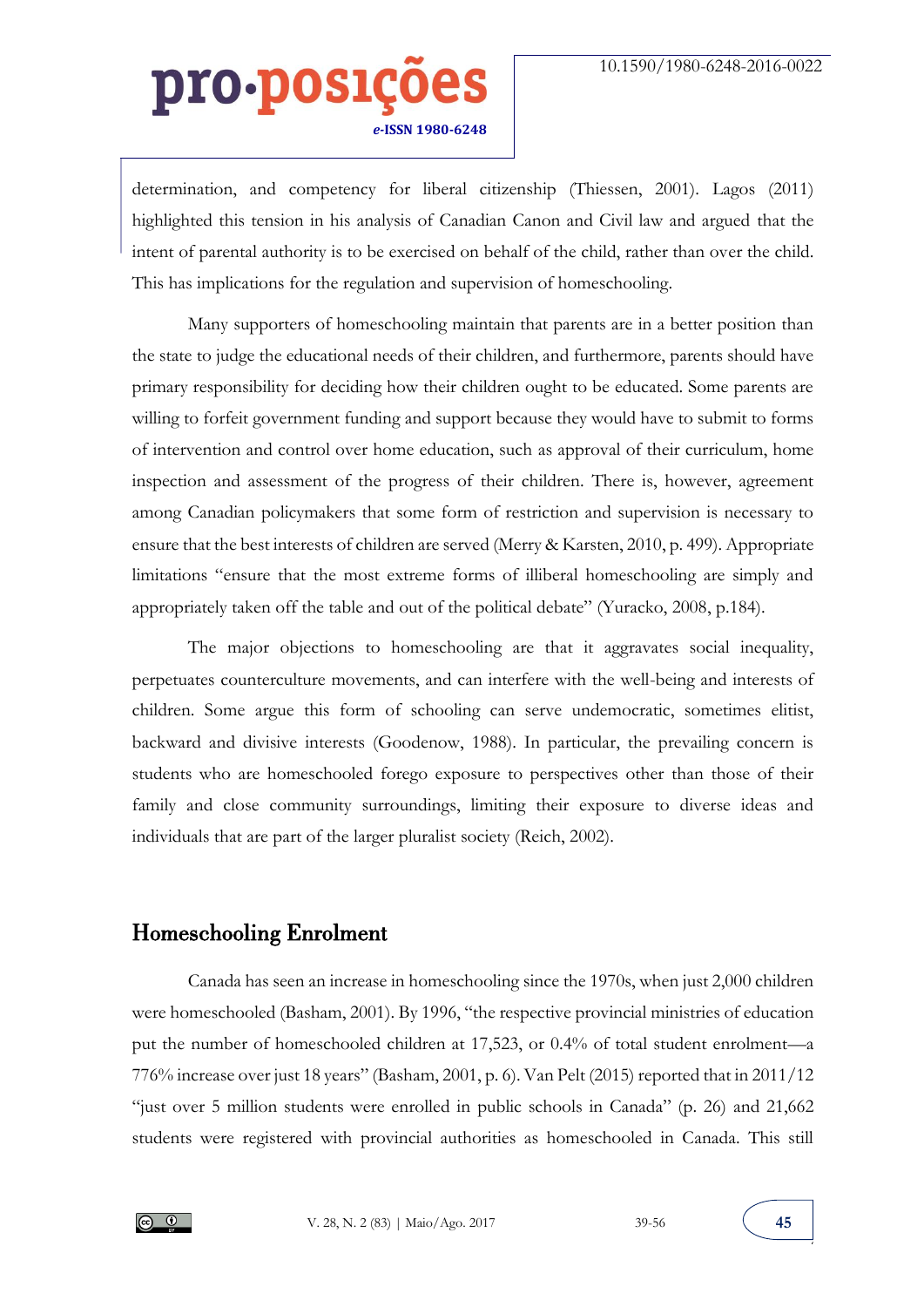represents only "0.4% of total government school enrolment" (p. 26). Table 1 shows homeschool enrolments for 2012/13 in Canada. Fully 23,992 students were registered with agents of their respective provincial governments as homeschooling. Still, researchers have noted the difficulty in determining an accurate number because of a lack of uniform regulations for tracking homeschooled students (Davies & Aurini, 2003; Martin-Chang, Gould, & Meuse, 2011; Van Pelt, 2015). For example, some families fail to register their children with local authorities, when moving their children between homeschooling, public schools and private schools. Others register their children part-time for some courses in public or private schools, and access online programs to supplement homeschooling. As a result, under-reporting of the number of homeschooled students in Canada is likely.

| Province                | <b>Funding Provided to</b><br>Parents   | Low,<br>Moderate or<br>High<br>Regulations | Number of<br>Registered<br>Home<br>School<br><b>Students</b> | Percentage<br>of Total<br>Public<br>School<br>Enrolment |
|-------------------------|-----------------------------------------|--------------------------------------------|--------------------------------------------------------------|---------------------------------------------------------|
| British Columbia        | No funding support                      | Low                                        | 2062                                                         | $0.3\%$                                                 |
| Alberta                 | More than \$800 per<br>student/per year | High                                       | 9028                                                         | $1.40\%$                                                |
| Saskatchewan            | Up to $$1,000$ per<br>student/per year  | High                                       | 1986                                                         | 1.20%                                                   |
| Manitoba                | No funding support                      | Moderate                                   | 2387                                                         | $1.20\%$                                                |
| Ontario                 | No funding support                      | Low                                        | 5680                                                         | 0.3%                                                    |
| Quebec                  | No funding support                      | High                                       | 1114                                                         | $0.1\%$                                                 |
| New Brunswick           | No funding support                      | Low                                        | 631                                                          | $0.60\%$                                                |
| Nova Scotia             | No funding support                      | Moderate                                   | 895                                                          | 0.70%                                                   |
| Prince Edward Island    | No funding support                      | Moderate                                   | 83                                                           | 0.40%                                                   |
| Newfoundland & Labrador | No funding support                      | Low                                        | 126                                                          | 0.20%                                                   |
| <b>Total for Canada</b> |                                         |                                            | 23992                                                        |                                                         |

#### **Table 1 Home Schooling in Canada (2012/13)**

*Note*. Adapted from Clemens, Palacios, Loyer, and Fathers (2014), Van Pelt (2015), and Van Pelt, Clemens, Brown, and Palacios (2015).

#### Homeschooling Regulations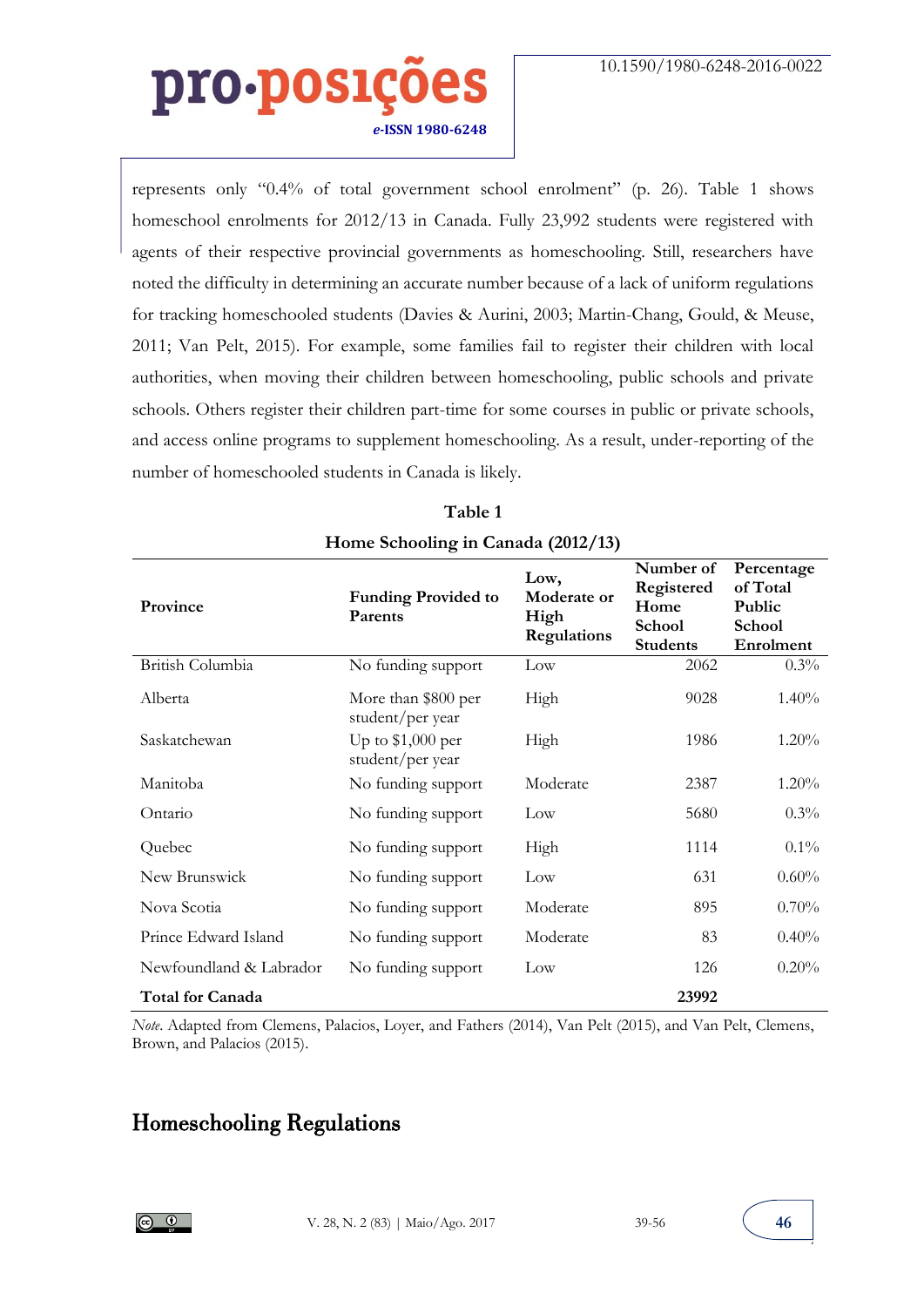In all provinces homeschooling fulfills the compulsory school attendance requirements. Homeschooled students are required by law to be registered with local or provincial authorities; however, beyond these basics requirements the regulations vary in terms of the level of monitoring and accountability required. In the provinces of Alberta, Saskatchewan and Quebec, regulations are "high", requiring families to provide detailed program plans that are approved by the Ministry of Education and monitored by a public school or accredited private school, student progress is periodically reviewed and assessed, and the curriculum must meet the standards equivalent to that provided in a government school. In the provinces of Manitoba, Nova Scotia and Prince Edward Island, homeschool regulations are "moderate." The program is inspected or certified by the Ministry of Education and student progress is periodically reviewed and assessed. In the provinces of British Columbia, Ontario, New Brunswick, and Newfoundland and Labrador, the homeschool regulations are "low" with few requirements beyond making families register their intent to homeschool their children with the local school board. They are not required to follow the provincial curriculum or have their program of study approved.

In two of the three provinces, Alberta and Saskatchewan, where high levels of accountability are required, funding is offered directly to parents to offset the cost of homeschooling. More than \$800 annually per student makes its way to parents in Alberta, while in Saskatchewan the amounts vary by school district with the highest amount being \$1000 per homeschooled student. It is not surprising that these provinces also report the highest percentage of students registered as being homeschooled (1.4% in Alberta and 1.2% in Saskatchewan [Van Pelt et al., 2015, p. 21]).

The third highly-regulated province, Quebec, has the lowest share of students enrolled as homeschooled, (0.1 %), and does not offer any funding towards homeschooling. The onerous reporting mechanism on student achievement, the requirement for the program of study to be equivalent to the provincially mandated curriculum, matched with the absence of government funding may serve as a disincentive to declare homeschooling status with the authorities or to pursue this option. It is noteworthy that this province has the highest percentage of students enrolled in private schools (fully 12.6% of total enrolment) and these schools are eligible for approximately 60% of provincial funding (Allison & Van Pelt, 2012; Van Pelt et al., 2015).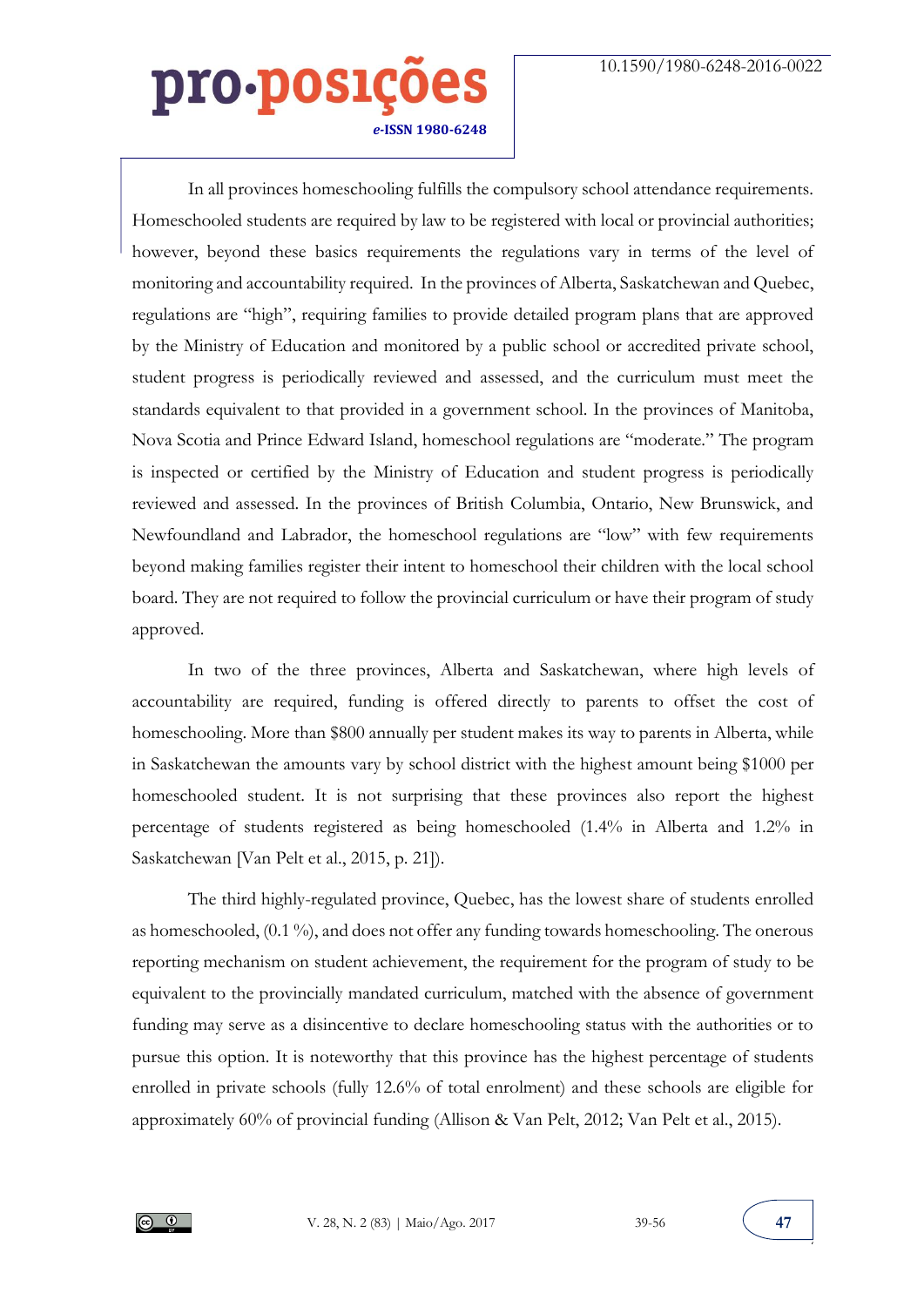Three provinces with moderate regulation levels (Manitoba, Nova Scotia and Prince Edward Island) offer no government funding to support homeschooling. Manitoba stands out as unique in this group because while it has the third highest percentage of students registered as homeschooled in a province, it also, at 7.6% of total enrolments, has the third highest percentage of students registered in private or independent schools (Van Pelt et al., 2015). These schools are eligible to receive up to 50% funding for their operating costs (Clemens et al., 2014).

Ontario, while having the largest population, is also one of the provinces to report very low homeschool registrations. It is probable that with no financial incentive to register and virtually no supervision or accountability requirements, the families simply do not declare their status.

The following is a synthesis of key aspects of provincial homeschooling regulations and policies:

- 1. Submission of a detailed written program plan early in the year is required in Alberta, Saskatchewan, Manitoba, Quebec and Prince Edward Island.
- 2. Program monitoring by the registering school board or school is required in Alberta, Saskatchewan and Quebec.
- 3. Program inspection or certification is required in Alberta, Saskatchewan, Manitoba, Quebec, and Nova Scotia.
- 4. Evidence of examination or assessments of student learning must be submitted in Alberta, Saskatchewan, Manitoba, Quebec and Nova Scotia.
- 5. A requirement to meet provincial curriculum standards is in place in Alberta, Saskatchewan, Quebec, and exemptions must be approved in New Brunswick, and Newfoundland and Labrador (Van Pelt, 2015, pp. 20-21).

#### Performance Outcomes

In their studies of homeschooling in Canada, Ray (1997) and Van Pelt (2003) found high mean percentile scores for homeschooled students in Canada partaking in standardized reading, math, and writing tests. Martin-Chang et al. (2011) found higher performance for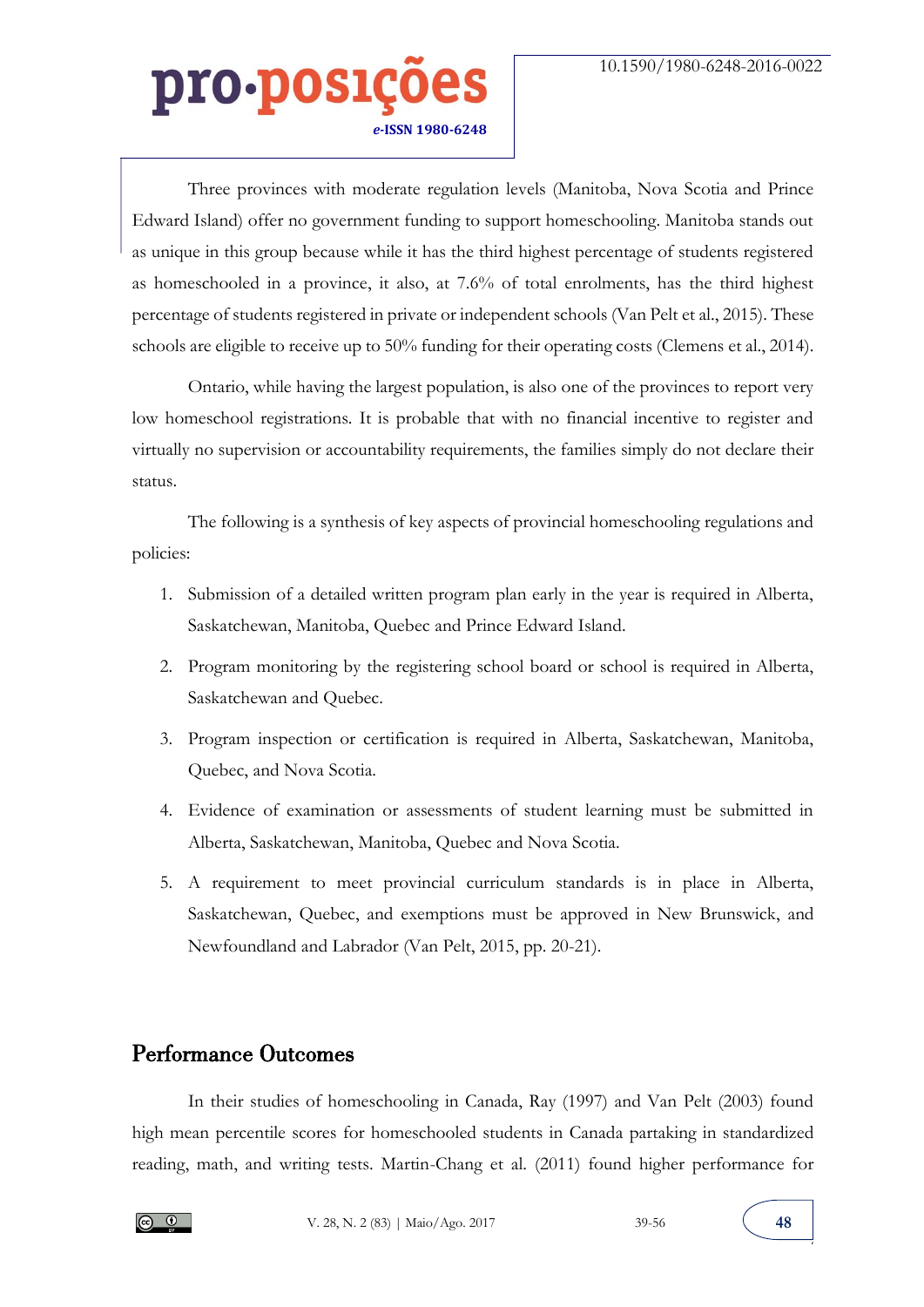homeschooled students in structured instructional environments than those receiving unstructured homeschooling. The research on student performance achievement in Canada, as elsewhere, is fraught with concerns about the representativeness of the sample of homeschool students that participate in the studies, and the challenges in removing possible "confounding variables" that may explain the differences in scores between homeschool and non-homeschool students (Van Pelt, 2015). Pennings, Sikkink, Van Pelt, Van Brummelen, and von Heyking (2012) found polarized results for adult outcomes of students homeschooled in Canada. Homeschooled students were more likely than any of their peer groups to have high school as their highest educational attainment; they were also more likely than any peer group "to attain a Ph.D." (p. 44). More research is necessary, as initial studies, although suggestive of wide variation in the adult outcomes of homeschooling in Canada, are inconclusive.

#### Fiscal Impact of Homeschooling

Van Pelt (2015) argued that because all families must pay taxes to support public education, regardless of whether they send their children to an independent school or choose to homeschool, and the major costs associated with homeschooling are borne by the parents, homeschooling results in a net financial savings to provincial governments. In her research Van Pelt (2015) calculated the average government per pupil spending for Kindergarten to grade 12 in Canadian public schools is \$11,835, and with a total of 21,662 students enrolled as homeschooled in 2011/12, "families educating their children at home save Canadians \$256.4 million" (p. 28).<sup>3</sup> Given that enrolments increased to 23,992 in 2012/13 (and may well still be under-reported) and that the average per student spending in public schools in Canada increased to \$12,070 (while the funding amounts awarded to some parents in Alberta and Saskatchewan increased very minimally) the fiscal impact of homeschooling activity in Canada would be closer to \$300 million per year.

<sup>3</sup> This is a conceptual number because education spending is incurred at the provincial level with variation in per pupil spending in each province. For example, Van Pelt (2015) estimates that families who homeschooled in 2011/12 saved the province of Alberta \$95 million, and the province of Ontario \$60 million.



-

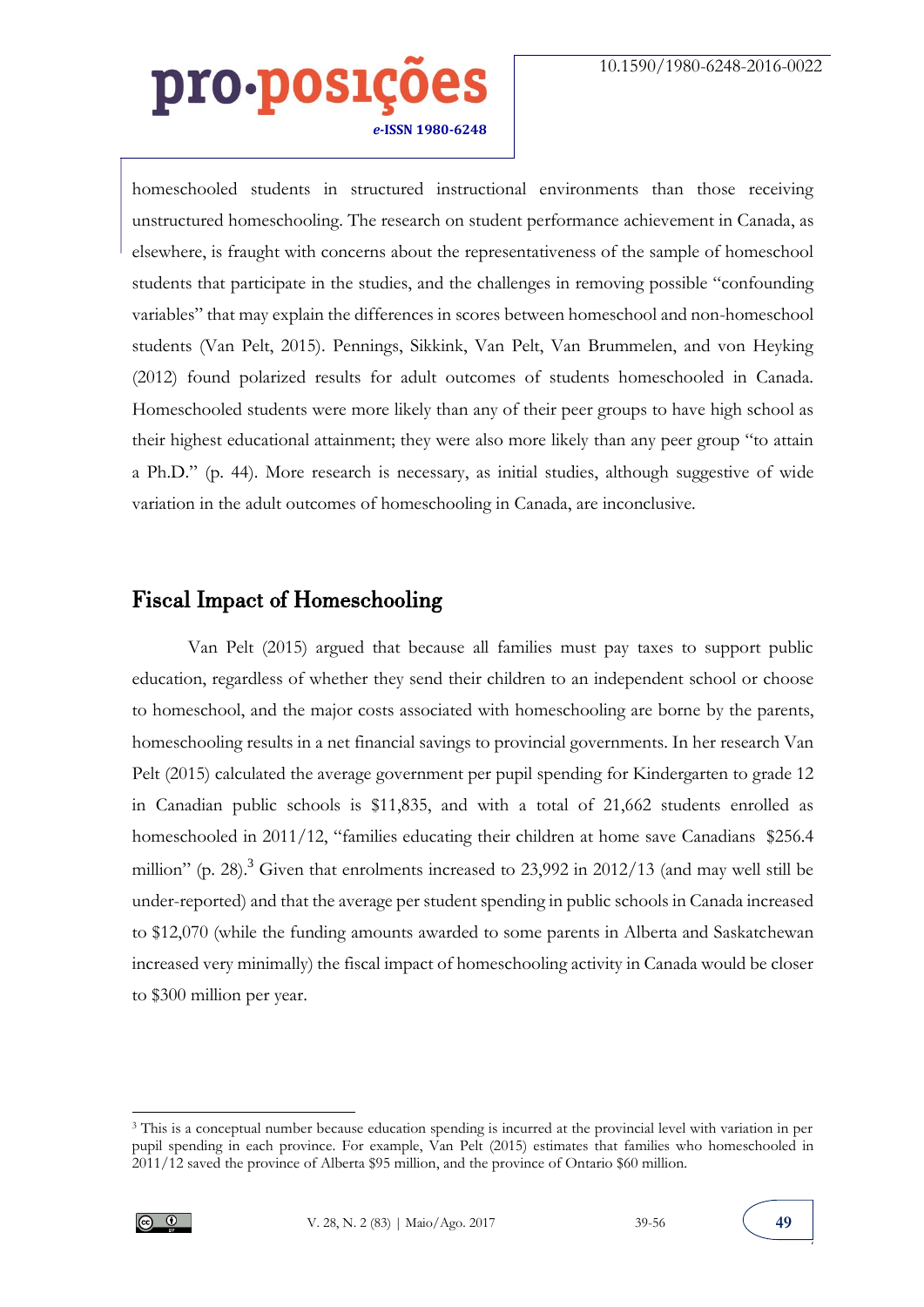Summary

Homeschooling in Canada has to be understood within the context of the public education system that operates under the authority of provincial governments. The advantage of this decentralized model is that provincial governments are able to develop systems of public education that are reflective of the unique socio-political, cultural, and economic bases of each province as well as respond to changes in demographic patterns, the economy and shifting socio-cultural values. At least four provinces participate in some form of standardized achievement testing to monitor student-learning outcomes, with some provinces ranking among the top fifteen educational jurisdictions in international student assessments such as the Programme for International Student Assessment (PISA) of the OECD.

In addition, public schools have parent councils that increase parental voice and involvement in school-based decisions. All provinces have public Francophone schools, three provinces have public Roman Catholic schools, and five provinces provide partial funding for private/independent schools. Some provinces have developed robust online education programs and virtual schools to address families in rural and remote geographic locations as well as to accommodate choice and flexibility in how, where and when students learn. These factors may affect the provision and regulation of homeschooling in four ways: First, public funding in some provinces for private and independent schools is also accompanied by funding to support homeschooling. With funding comes a commitment to other regulatory measures that ensure accountability and quality of education, although some parents may have concerns about a compromise to parental authority over the education of their children.

Second, the emergence of robust virtual schooling and forms of distributed learning provides an option to those who homeschool to adopt a blended approach to education; however, registration in these courses relinquishes some parental authority over their child's education because these courses are developed, delivered and supervised by certified teachers employed by an accredited private or public school authority.

Third, while all provinces require parents to register with local or provincial school authorities their intent to homeschool, six of the ten provinces also have moderate to high regulations that require varying degrees of monitoring and supervision of the program offered and of student achievement to ensure student receive an acceptable standard of education. This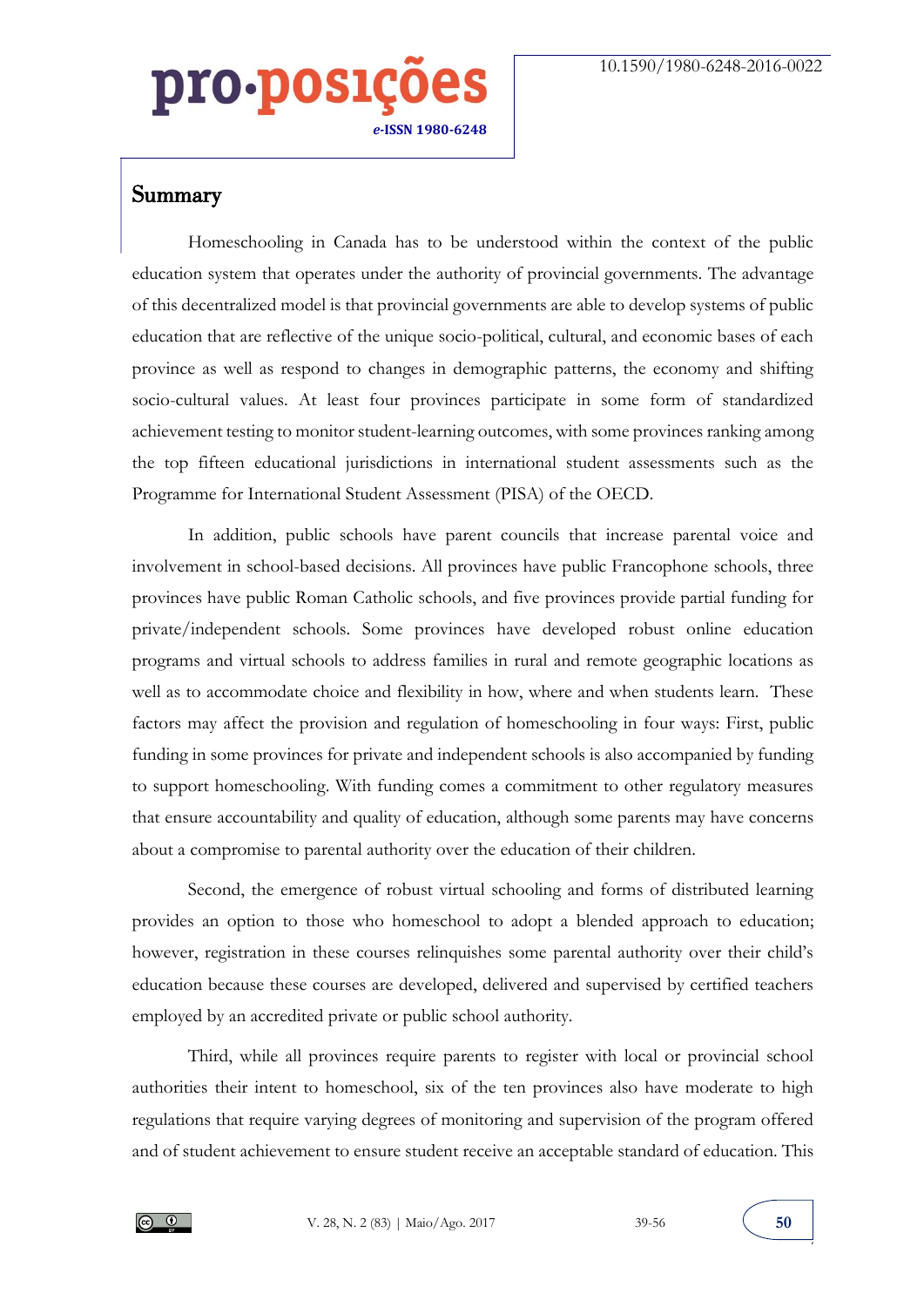includes approval of an education program plan, regular reporting, and evidence of student progress.

Fourth, with more access to resources, supervision and support, motivations for homeschooling in Canada have shifted from more radical acts of resistance to more practical responses aiming to accommodate the individual learning needs of children, the participation in performing arts or high performance sports and family lifestyle choices, rendering homeschooling a less radical option for families.

Homeschooling is one among a variety of schooling options for parents in Canada. It is limited to those families who have: the time and resources to spend accessing curriculum materials, planning activities daily, and supervising learning, also daily; the commitment to understanding the learning needs of their children; and the capacity to provide appropriate accommodations. The availability of online resources and dedicated support from government, parent-run and religious groups, and community resources such as public libraries and recreational facilities who provide resources to families who homeschool make homeschooling a more viable option. While still a small percentage of the total amount of public school enrolment, homeschooling remains highest in those provinces with a high level of regulation and funding to support students. The exception is Manitoba, where there is a moderate level of regulation, no government funding, but there is strong support from Christian homeschooling associations.

#### Lessons from Canada on Homeschooling

We propose the following six lessons based on particular features of homeschooling regulation and practice in Canada that may be of interest to policy makers in other contexts:

1. Funding: this may provide incentives for parents to comply with registration and reporting requirements. The experience in Canada, with provincial funding directed to parents for homeschooling, suggests higher registrations are a result. Means-testing or special need testing is not part of the funding structure in any province. Funding is related to the decision to home educate and not to the family's income status or the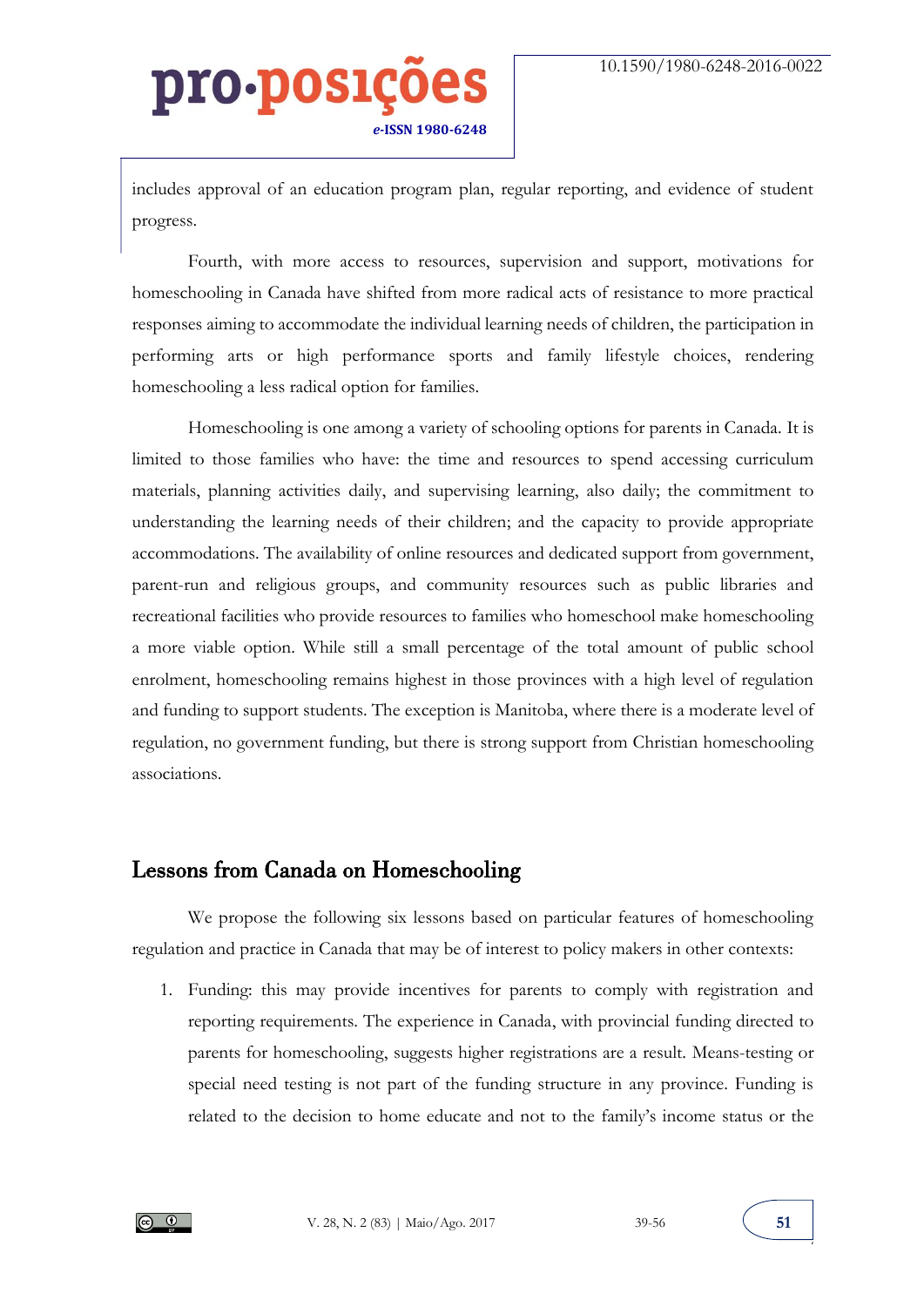child's educational need status. It demonstrates the government's commitment to parental choice, but also to ensuring children receive an adequate level of schooling.

- 2. Efficiency: growth in homeschooling in Canada is modest; however, it is a viable choice for parents, provides flexibility in learning for students, and fiscal efficiencies for taxpayers. Van Pelt (2015) reported that "Canadian tax payers are spared the expense of more than a quarter-billion dollars each year because of the educational activities of home-schooling parents" (p.31).
- 3. Accountability: appropriate accountabilities can be part of the regulatory structure for homeschooling by considering the best interests of the child, while recognizing the interests of the family and the state. In some provinces, such as Ontario, parents are required to provide satisfactory instruction, and unless otherwise reported, are assumed to be doing so. When concerns are reported, detailed mechanisms for investigating the homeschool program are in place. Alternatively, in Alberta accountability measures include more detailed and systematic demonstration of an educational plan and progress by the student through regular contact with a designated teacher. Parents are required to submit an education program plan at the beginning of the year, with regular reporting requirements throughout the year, and provide evidence of student progress at the end of the year.
- 4. Competition: it is possible that good, even excellent, public and private (independent) schooling alternatives may dampen demand for homeschooling. This may well be the case for Canada, where no province has more than 1 in 72 students registered as being homeschooled and where some of the provinces continue to rank among the top dozen or so performing international jurisdictions as measured by international tests such as the Programme for International Student Assessment (PISA).
- 5. Blended Learning: public school boards and some independent schools have invested in online-distributed delivery of education, providing more options for families who

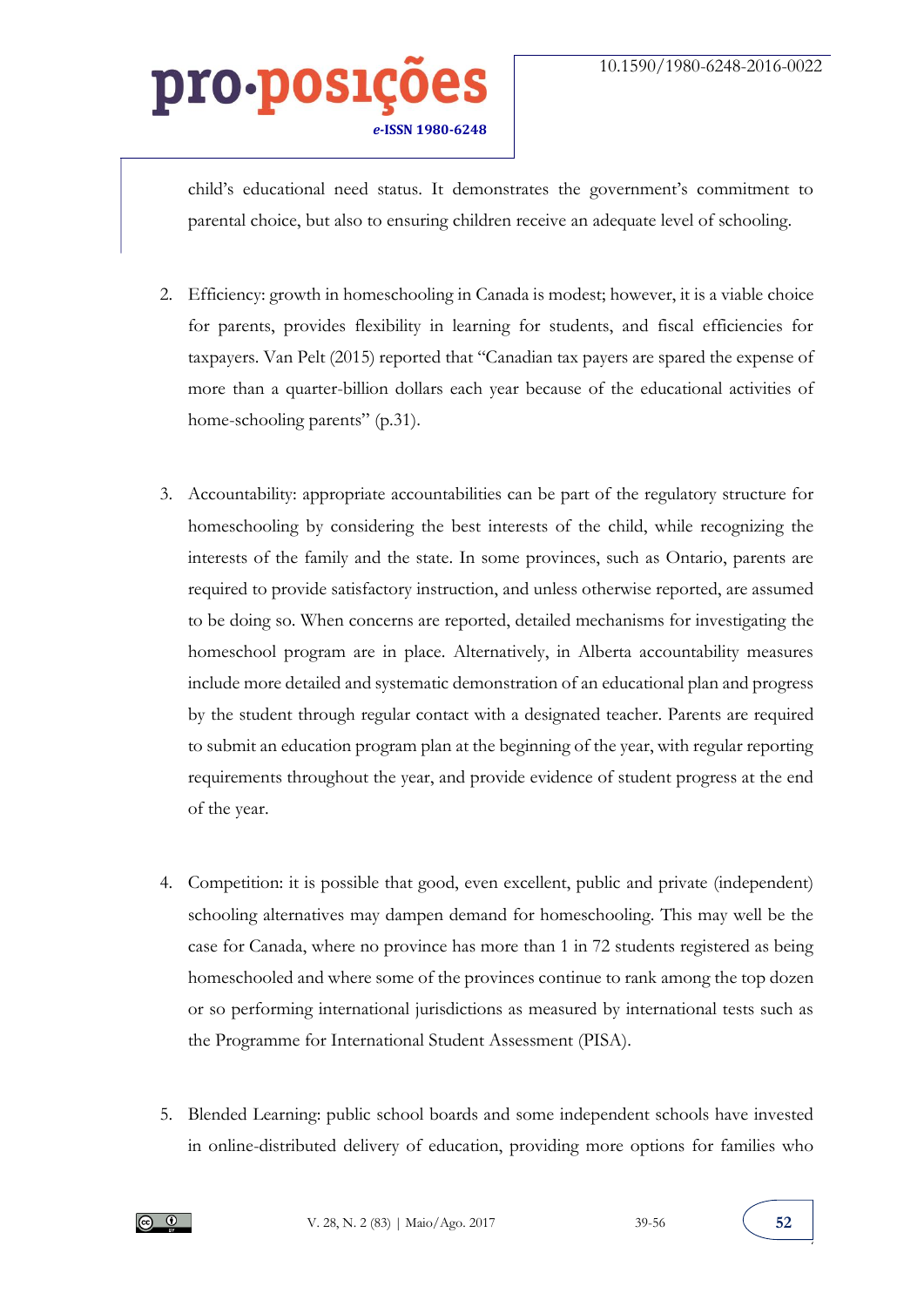homeschool to complement their programming by registering their children in selected courses. The uptake indicates that some version of homeschooling may appeal to a broader range of parents because of the convenience, support and monitoring of these programs. The trade-off is relinquishing some parental authority since these courses are created, delivered and monitored by certified teachers employed by public school boards. Emerging mechanisms for the delivery of education and the uptake in Canada suggest that some version of homeschooling will have wider appeal in the very near future. With more blended options of schooling and online support for homeschooling, homeschooling is no longer viewed as a marginalized practice engaged by radical parent groups, but has rather become increasingly recognized as more mainstream.

**6.** Research: Canadian contributions to the research and study of homeschooling merits consideration. Research from Canada on a wide variety of aspects of homeschool practice has contributed to international knowledge. Martin-Chang et al. (2011) has offered some preliminary research on the different student performance outcomes of structured versus unstructured homeschooling. Bourdon, Jutras, & Brabant (2003) has provided insight into emerging reasons for homeschooling. Ray (1997) and Van Pelt (2003) have offered preliminary evidence of the superior student achievement possible through homeschooling. Furthermore, the wide variation in homeschooling outcomes, as evidenced in some recent research (Pennings et al., 2012) and its inconclusive nature, points to the need for more rigorous and systematic study to be done in this area.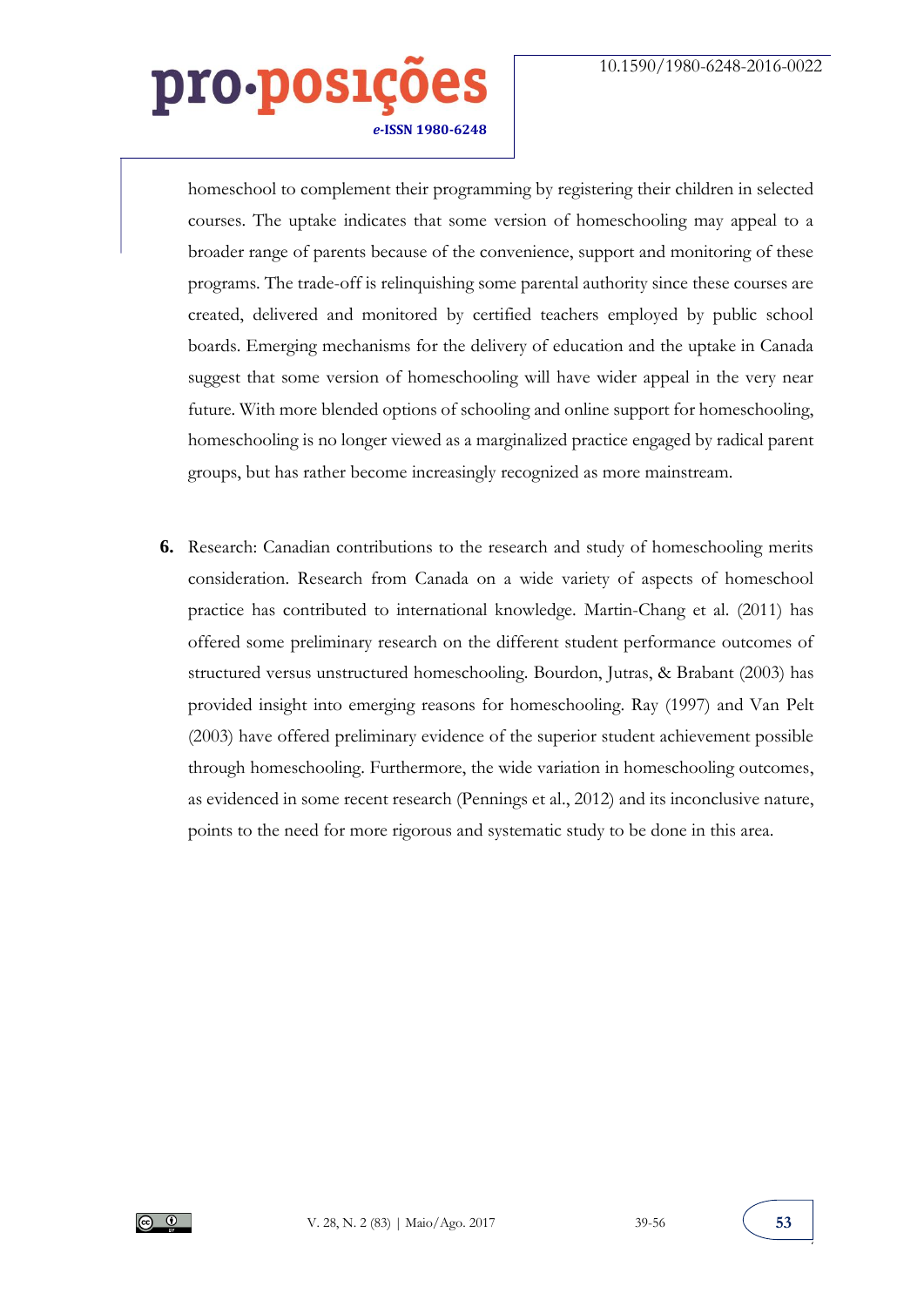# 0.DOS] *e-***ISSN 1980-6248**

#### References

- Allison, D. J., & Van Pelt D. A. (2012). Canada. In C. Glenn & J. De Groof (Eds.), *Balancing freedom, autonomy and accountability in Education (pp. 79-146).* Netherlands: Wolf Legal Publishers*.*
- Anthony, K. (2015). Educational cooperatives and the changing nature of home education: Finding balance between autonomy, support and accountability. *Journal of Unschooling and Alternative Learning*, 9(18), 36-63.
- Aurini, J. & Davies, S. (2005). Choice without markets: Homeschooling in the context of private education. *British Journal of Sociology of Education,* 26, 461-47
- Basham, P. (2001). *Home schooling: From the extreme to the mainstream.* Canada: Fraser Institute.
- Bourdon, S., Jutras, F., & Brabant, C (2003). Home schooling in Quebec: Family first. *Evaluation and Research in Education, 17*(2&3), 112-131.
- Clemens, J., Palacios, M., Loyer, J. & Fathers, F. (2014). *Measuring choice and competition in Canadian education: An update on school choice in Canada.* Barbara Mitchell Centre for Improvement in Education. Fraser Institute.
- Davies, S., & Aurini, J. (2003). Homeschooling and Canadian educational politics: Rights, pluralism and pedagogical individualism. *Evaluation and research in education, 17*, (2&3), 63- 73.
- Gaither, M. (2009). Homeschooling in the USA: Past, present and future. *Theory and Research in Education*, 7, 331-346.
- Goodenow, R. (1988). Schooling, identity and denomination: The American experience. In W. Tulasiewicz, & C. Brock (Eds.), *Christianity and educational provisions and international perspective* (pp. 93-117). London, England: Routledge.
- Kunzman, R., & Gaither, M. (2013). Homeschooling: A comprehensive survey of the research. *Other Education: The Journal of Educational Alternatives, 2* (1), 4-59.
- Lagos, J. (2011). P*arental education rights in the United States and Canada and its legal protection*. Doctoral Dissertation, Pontifical Universitas Sanctae Crucis, Facultas Iuris Cononici.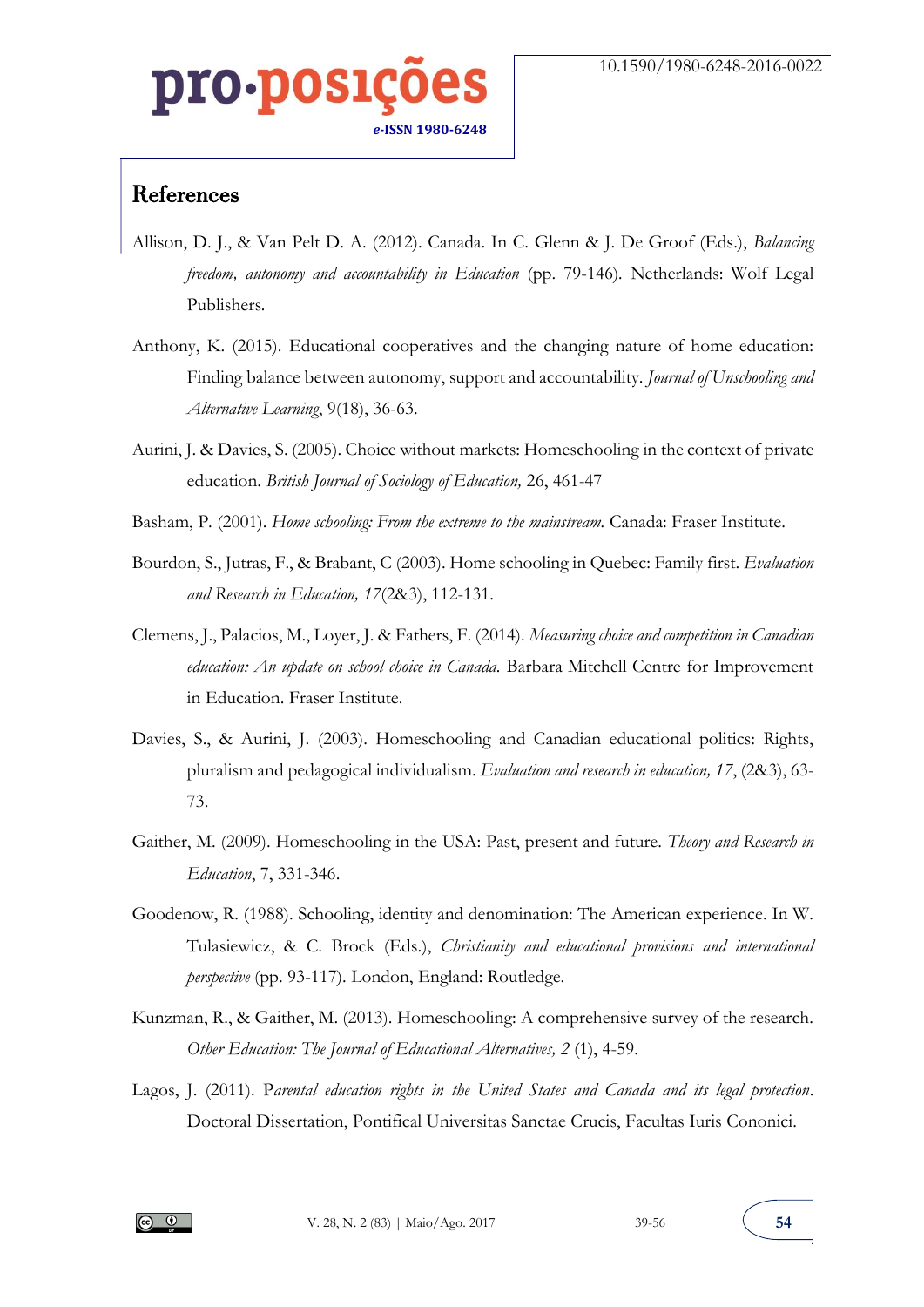- Martin-Chang, S., Gould, O., & Meuse, R. (2011). The impact of schooling on academic achievement: Evidence from homeschooled and traditionally schooled students. *Canadian Journal of Behavioural Sciences*, *43*(3), 195-202.
- Merry, M., & Karsten, S. (2010). Restricted liberty, parental choice and homeschooling. *Journal of Philosophy of Education*, *44*(4), 497-514. Retrieved from http://hdl.handle.net/11245 /1.330488
- Murphy, J. (2012). *Homeschooling in America: Capturing and assessing the movement*. London: Corwin
- Oreopoulos, P. (2005). *Canadian compulsory school laws and their impact on educational attainment and future earnings*. Statistics Canada. Retrieved November 15, 2015 from http://publications.gc.ca/Collection/Statcan/11F0019MIE/11F0019MIE2005251.pd f
- Pennings, R., Sikkink, D., Van Pelt, D., Van Brummelen, H., & von Heyking, A. (2012). *Cardus education survey: A rising tide lifts all boats: measuring non-government school effects in service of the Canadian public good*. Hamilton, Ontario: Cardus.
- Ray, B. (1997). *Home education across the United States: Family characteristics, student achievement and other topics*. National Home Education Research Institute. NHERI Publications.
- Ray, B. (2011). *2.04 Million homeschool students in the United States in 2010*. National Home Education Research Institute. Retrieved on July 5, 2015 from https://www.nheri.org/HomeschoolPopulationReport2010.pdf.
- Reich, R. (2002). The civil perils of homeschooling. *Educational Leadership, 59*(7), 56-59.
- Rothstein, H. (1999). *Alternative schools in British Columbia, 1960-1975* (Unpublished doctoral dissertation). University of British Columbia, Vancouver, Canada.
- Statistics Canada. (2015, April 17). *Population and dwelling counts, for census metropolitan areas, 2011 and 2006 censuses*. Retrieved on August 28, 2015, from http://www12.statcan.gc.ca/census-recensement/2011/dp-pd/hlt-fst/pd-pl/Table-Tableau.cfm?LANG=Eng&T=205&S=3&RPP=50
- Thiessen, E. (2001). *In defence of religious schools and colleges*. Montreal, Quebec: McGill-Queens University Press.